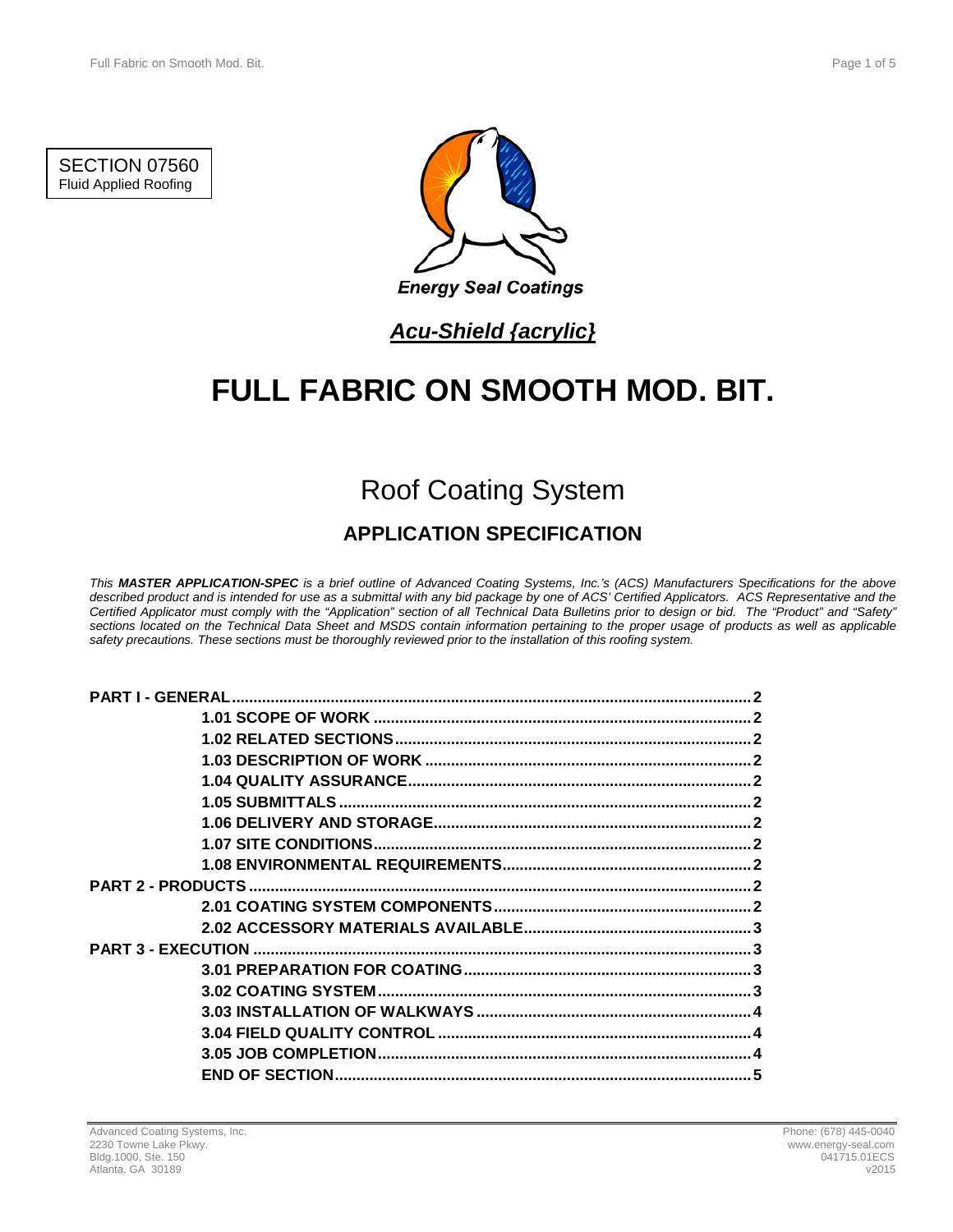#### **PART I - GENERAL**

#### **1.1 1.01 SCOPE OF WORK**

A. Furnish all labor, materials, tools and equipment necessary for the installation of Energy Seal Coatings<sup>®</sup> including accessory items subject to the general **1.07 SITE CONDITIONS** provisions of the contract.

#### **1.2 1.02 RELATED SECTIONS**

A. See: Warranty Request Form, Warranty Example, Technical Data Sheets, & MSDS

#### **1.3 1.03 DESCRIPTION OF WORK**

- A. Entire roof system to be restored.
- B. Gutters to be rust-proofed and/or waterproofed (optional).
- C. Mechanical equipment, vents and ductwork to be rustproofed and/or waterproofed (optional).
- D. Skylights may be sealed and/or waterproofed (optional).
- E. Adjoining walls and copings to be waterproofed (optional).

#### **1.4 1.04 QUALITY ASSURANCE**

- A. ACS Ten (10) Year Warranty covering material shall be issued within thirty (30) days of final payment.
- B. This roofing system must be installed by an Authorized Roofing Applicator in compliance with written Application Specifications as approved by ACS Technical Services. There must be no deviations without the **PRIOR WRITTEN APPROVAL** of ACS Technical Services. Upon completion of the installation, an inspection will be conducted by a ACS Representative to ascertain that the roofing system has been installed according to ACS published Master Application Specifications and details applicable at the time of bid.
- C. Provide written proof of required licenses, insurance and permits prior to job start-up.
- D. Provide copy of Approved ACS Warranty Request Form Application, submitted by the Contractor.

#### **1.5 1.05 SUBMITTALS**

- A. Samples (optional): Provide two (2) 1"x 2" (2.5cm x 5.0cm) samples of the system to be installed. 5.0cm) samples of the system to be installed.
- B. Installation Procedures: Submit additional and specific **2.1 2.01 COATING SYSTEM COMPONENTS** procedures unique to the project by addendum.
- C. Product Data: Submit all product data with physical properties, requirements for preparation, limitations and application rates.

#### **1.6 1.06 DELIVERY AND STORAGE**

- A. Deliver coating materials and accessories in manufacturer's original protective containers with labels intact and legible. Comply with manufacturer's published instructions for storage and handling.
- B. Store materials in dry protected areas and on clean raised platforms with securely anchored weather protective covering.
- C. Store flammable products away from spark or open flame.
- D. Store coating materials at a minimum of 50°F (10°C) prior to use or as otherwise recommended by the manufacturer. Protect materials from freezing. Protect

materials from prolonged exposure to temperatures exceeding 105°F (40.6°C).

E. Contaminated and Damaged Materials: Remove damaged or contaminated materials from site and dispose of in accordance with local, State and Federal regulations.

- A. EXAMINATION OF EXISTING CONDITIONS: Contractor shall examine substrate for conditions that might detrimentally affect the application of Energy Seal Coatings<sup>®</sup> and shall report all unsatisfactory conditions to ACS and will not proceed until these conditions have been corrected.
- B. ALL WARRANTIES REQUIRE AN INFRARED SCAN AND THE REPLACEMENT OF ALL WET ROOFING MATERIALS, PRIOR TO SYSTEM APPLICATION.
- C. Commencing work implies acceptance of existing condition, by contractor, as satisfactory to the outcome of this work.
- D. Air intake vents, blowers, air conditioning units and evaporative coolers shall be disconnected or otherwise modified to prevent fumes from entering into the building or from contaminating the roof surface with condensate water or exhaust gases.

#### **1.8 1.08 ENVIRONMENTAL REQUIREMENTS**

- A. Proceed with coating work only when weather conditions comply with ACS recommendations and other current published data and MSDS information. Do not exceed temperature limitations recommended by ACS.
- B. Owner may occupy the premises during the entire period of the roof retrofit. Cooperate with Owner's Representative during application operations to minimize conflict, and to facilitate continued use of the facility.
- C. Coordinate scheduling with the Owner in order to relocate or protect vehicles, building occupants and building contents from damage during application operations.

#### **2 PART 2 - PRODUCTS**

- A. Approved Manufacturer
	- 1. Energy Seal Coatings<sup>®</sup> by ACS
	- 2. Approved Equal
	- 3. See Product Data Sheet for specific details.
- B. Acrylic: (Acu-Shield™)
	- [Acu-Shield](http://www.energy-seal.com/UserDyn/ACS/pdfs/acu-shield.pdf)<sup>™</sup> is a single component, water-based, 100% acrylic elastomeric coating.

| <b>PHYSICAL</b>                 | <b>TYPICAL VALUE</b> |
|---------------------------------|----------------------|
| <b>PROPERTY</b>                 |                      |
| <b>Tensile Strength</b>         | 254 psi min.         |
| Elongation                      | 465 %                |
| Viscosity                       | 115-120 KU           |
| Solar Reflectance               | 0.89                 |
| <b>Thermal Emittance</b>        | 0.89                 |
| SRI<br>(solar reflective index) | 113                  |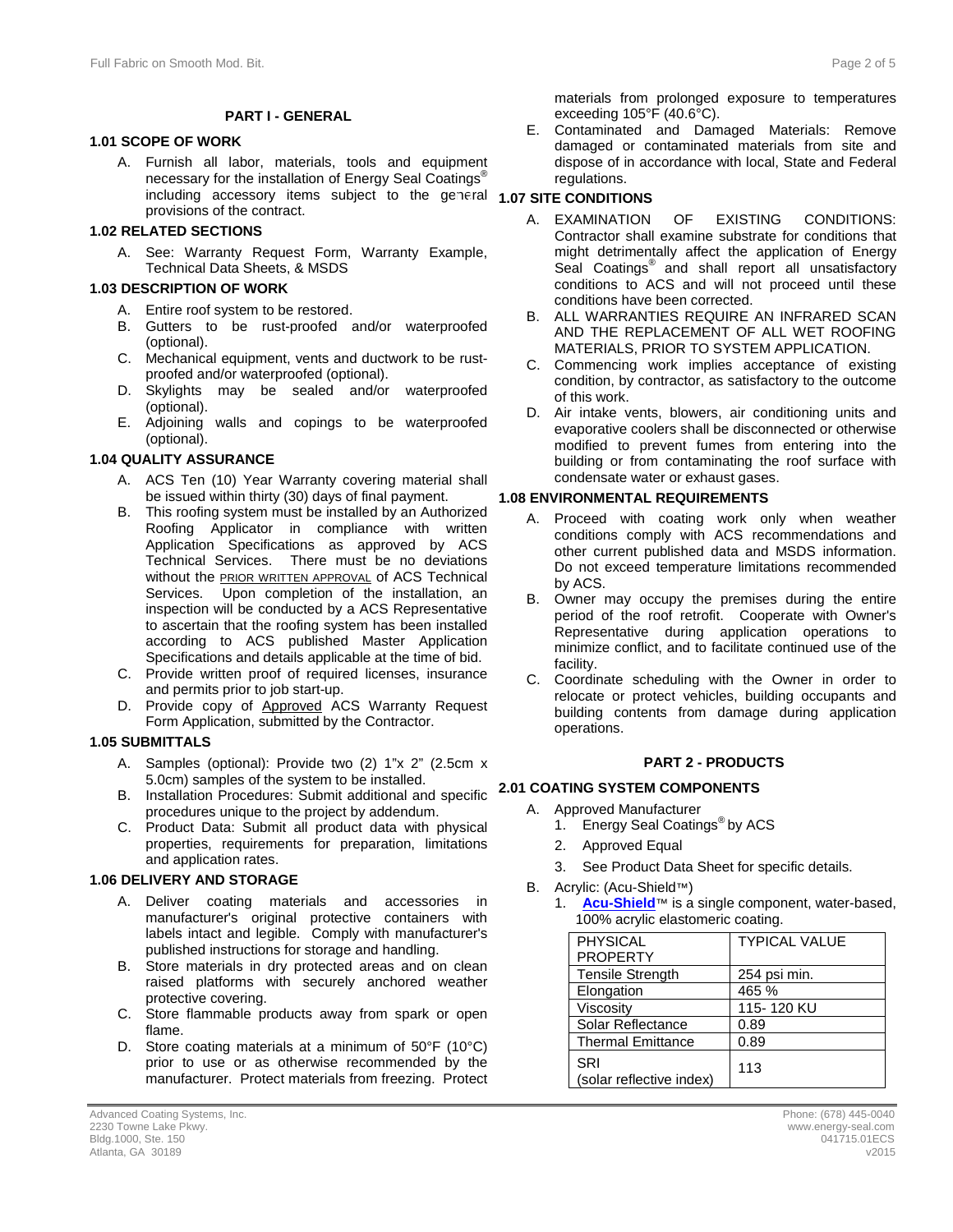- C. Recommended coating for tropical environments such as Florida, Hawaii and the Caribbean: Acu-Shield: T™
	- 1. **[Acu-Shield:T](http://www.energy-seal.com/UserDyn/ACS/pdfs/acu-shield-t.pdf)**™ is a single component, waterbased, 100% acrylic elastomeric coating.

| <b>PHYSICAL</b><br><b>PROPERTY</b> | <b>TYPICAL VALUE</b> |
|------------------------------------|----------------------|
| <b>Tensile Strength</b>            | 254 psi min.         |
| Elongation                         | 465 %                |
| Viscosity                          | 115-120 KU           |
| Percent Solids, weight             | 65%                  |
| Percent Solids, volume             | 51%                  |
| Fungi Resistance                   | Zero Growth          |

#### **2.2 2.02 ACCESSORY MATERIALS AVAILABLE**

A. **[Acu-Wash](http://www.energy-seal.com/UserDyn/ACS/pdfs/acu-wash.pdf)**TM:

A pre-treatment water-soluble detergent surfactant recommended for cleaning surfaces which are to be coated with Energy Seal Coatings® products.

**B. [Acu-Base Coat](http://energy-seal.com/wp-content/uploads/2015/02/Acu-Base-Coat.pdf)**<sup>T</sup>

A single component, water-based acrylic coating **3.02 Seam Detailing System:** designed as a bonding agent to secure our Acu-Fabric to a roof surface.

C. **[Acu-Fabric](http://www.energy-seal.com/UserDyn/ACS/pdfs/acu-fabric-sb.pdf)**™:

A stitch-bonded polyester fabric that comes in varying widths used in conjunction with Acu-Base Coat<sup>T</sup> and/or Acu-Caulk:BG<sup>™</sup> to create a fully adhered fabric reinforced waterproof system for flat and pitched roofs.

#### **3 PART 3 - EXECUTION**

#### **3.1 3.01 PREPARATION FOR COATING**

- A. Adhesion test:
	- 1. **Prior to commencing this specification, an ADHESION TEST PATCH must be applied and evaluated after the roof has been properly cleaned.**
- B. Cleaning roof deck before applying coating system:<br>1. Apply Acu-Wash™ using a hand-pui
	- 1. Apply Acu-Wash<sup>™</sup> using a hand-pump, compression type sprayer, or pressure washing equipment at the rate of 500 sq.ft.  $(46m^2)$  per gallon (3.7 liter).
	- 2. When using a hand-pump sprayer, adjust nozzle to achieve a uniform spray pattern with a 3 to 4 foot (91cm – 122 cm) arc.
	- 3. Use concentrated chlorine solution to treat areas of mildew, fungus or algae.
	- 4. After procedures "1" through "3" above, care should be taken to thoroughly rinse the area with clean water and to flush all residue from the roof surface. Allow the roof to dry completely before proceeding with the application of the coating system.
- C. Surface condition:
	- 1. Verify that roof surface is smooth, clean and properly prepared.
	- 2. Verify all roof penetrations are properly installed, secured and sealed.
	- 3. Confirm the roof does not have ponding water. Roof deck should have a minimum slope of ¼" (.63cm) per 1' (30.5cm).
- 4. Make sure all vertical and parapet walls are properly waterproofed.
- D. Drains:
	- 1. Remove the existing clamping ring and clean the bowl and ring. Remove existing roofing material from the drain to provide a clean substrate.
	- 2. Repair the substrate around drain to provide a smooth transition to the roof drain from the roof deck.
	- 3. Use a brush to apply Acu-Base Coat™ liberally in and around the drain bowl. While the Acu-Base Coat<sup>™</sup> is still wet, embed strips of 4" wide Acu-Fabric $TM$ , from the inside of the drain bowl to the roof deck, making sure the Acu-Fabric™ is smooth and flat, no voids, puckers or wrinkles. Apply an additional layer of Acu-Base Coat™ as necessary to totally encapsulate the reinforcing fabric and feather out on to the roof deck.
	- 4. Replace clamping ring and leaf guard.

- A. General:
	- 1. Do not apply coating when moisture is present on the substrate (or under substrate) or if rain is expected before coating system properly cures.
	- 2. Each coat shall be allowed to dry before proceeding with subsequent applications.
	- 3. All seam detailing and coating shall be coated within recommended time period. If application is delayed beyond that time, consult ACS for recommendations.
	- 4. No traffic shall be permitted on the Topcoat for a minimum of 3 days. Damage to the surface by other trades shall not be the responsibility of the roofing contractor.
- B. Acu-Base Coat™ and Acu-Fabric<sup>™</sup> Waterproofing System:

The Acu-Base Coat™ and Acu-Fabric™ system consist of the application of Acu-Base Coat™ to the roof deck, while the Acu-Base Coat™ is still wet apply the Acu-Fabric™ onto the wet Acu-Base Coat<sup>™</sup>. Care should be taken to make sure the Acu-Fabric™ is laid flat with no puckers, wrinkles or folds. Apply a second coat of Acu-Base Coat™ on top of the Acu-Fabric<sup>™</sup> at a rate of  $25 - 40$  sq.ft. per gallon (.59-.95m<sup>2</sup>/liter). Application of the Acu-Base Coat<sup>™</sup> is to be made with a short nap roller or an acceptable deck brush. Work the Acu-Base Coat<sup>™</sup> into the Acu-Fabric<sup>™</sup> so there are no bubbles under the Acu-Fabric™. DO NOT SPRAY  $\mathsf{APPLY}$  THE ACU-BASE COAT $^{\mathsf{TM}}$ .

1. Roof perimeter:

Using 12" (30.4cm) Acu-Fabric™ and Acu-Base  $Coat<sup>TM</sup>$  (as described above) seal and waterproof the entire roof perimeter. Center the Acu-Fabric<sup>™</sup> so that 6 inches (15.2cm) extend up the vertical surface and 6 inches (15.2cm) on to the roof surface.

2. Roof penetrations: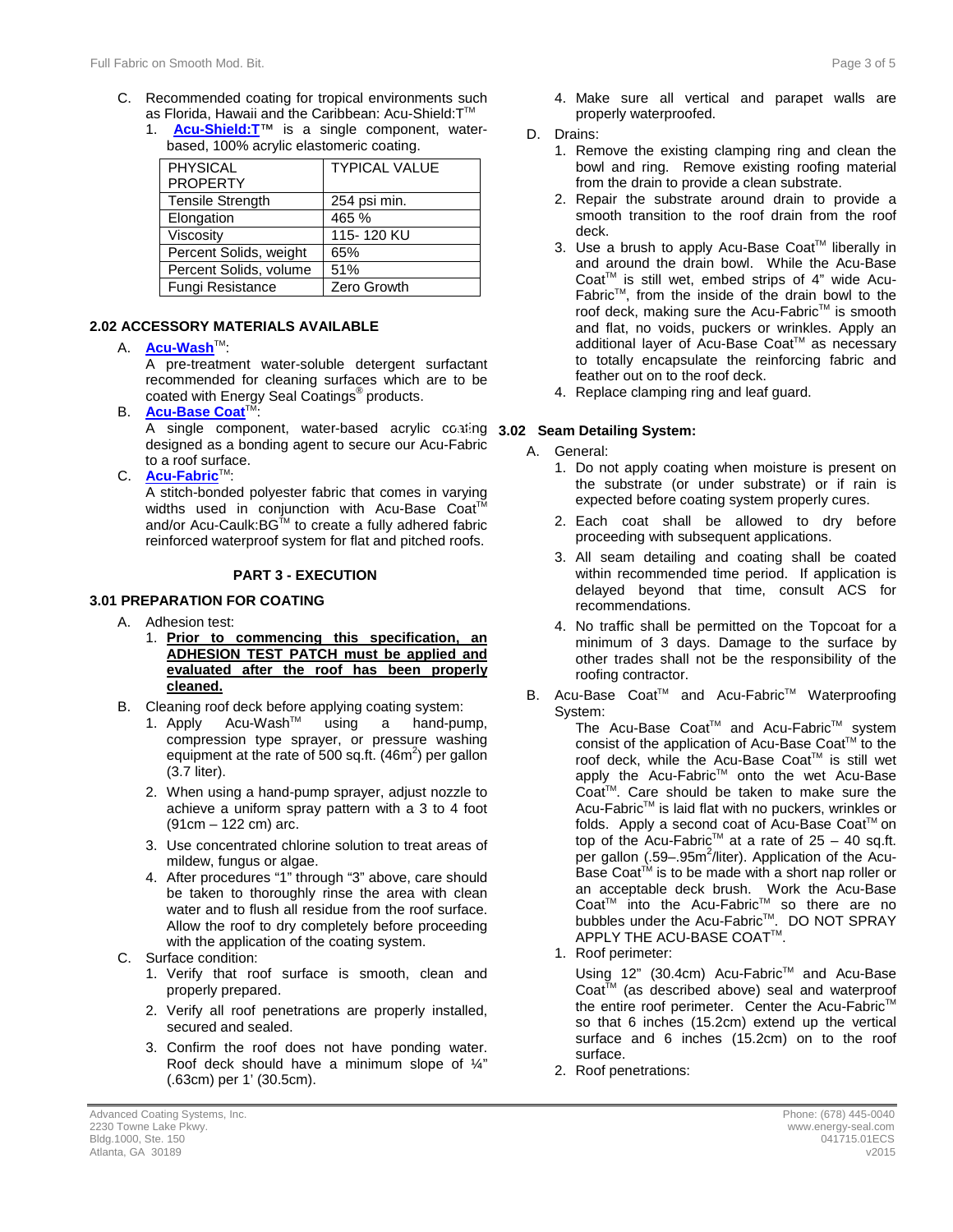Using 12" (30.4cm) Acu-Fabric<sup>™</sup> and Acu-Base Coat<sup>™</sup> (as described above) seal all items extending through the roof deck, assuring they are completely waterproof. Center the Acu-Fabric™ so that 6 inches (15.2cm) extend up the vertical surface and 6 inches (15.2cm) on to the roof surface.

3. Field of roof:

Using 44" (1.1m) Acu-Fabric™ and Acu-Base Coat<sup>™</sup> (as described above) seal the entire field of the roof. Overlap adjacent runs by 4 inches (10.1cm) at a minimum.

#### **3.3 3.03 COATING SYSTEM**

- A. General:
	- 1. Do not apply coating when moisture is present on the substrate (or under substrate) or if rain is expected before coating properly cures.
	- 2. Wind barriers shall be used if wind conditions could affect the quality of the material being applied.
	- 3. Acu-Shield™ must cover all intended surfaces completely. An extra pass of Acu-Shield™ may be required at all edges, penetrations, and vertical surfaces such as parapet walls.
	- 4. **Firstcoat and Topcoat of Acu-Shield**TM **must be applied perpendicular to each other.**
	- 5. Firstcoat and primer shall be allowed to cure before proceeding with subsequent applications.
	- 6. All coating and primers shall be coated within recommended time period. If application is delayed beyond that time, consult ACS for primer recommendations.
	- 7. No traffic shall be permitted on the coated roof surface for a minimum of 3 days. Damage to the surface by other trades shall not be the responsibility of the roofing contractor.
- B. Manual Application of Acu-Shield™ as both a Firstcoat &

Topcoat:

- 1. As a Firstcoat; pour 1 gallon (3.7 liter) of Acu-ShieldTM onto roof in a narrow pass for approximately 15 feet (4.5m) long and spread approximately 5 feet (1.5m) wide using a 22 mil Wooster Roller Gauge<sup>™</sup> with a 3/16" (4.7mm) short nap 18" (45cm) roller. The minimum application rate of 1.25 gal/100 sq.ft.  $(4.7 \text{ liter/ } 9.29 \text{ m}^2)$  per coat.
- 2. Repeat steps "B.1" above as the Topcoat. Apply Topcoat perpendicular to the Firstcoat.

Application rates of the Firstcoat and the final coat must be checked periodically to assure proper coating thickness. This shall be done using a wet film gauge, checking film thickness every 500 sq.ft. (46m<sup>2</sup>) during application. Wet film thickness should be no less than 20 mil per coat.

- C. Spray Application of Acu-Shield™ as both a Firstcoat & Topcoat:
	- 1. Spray Firstcoat of Acu-ShieldTM at minimum rate of 1.25 gal/100 sq.ft.  $(4.7 \text{ liter/ } 9.29 \text{ m}^2)$ . Each pass shall overlap the previous pass to insure complete

coverage. Contractor needs to figure losses due to surface texture, increasing estimated material requirements, if needed.

- 2. Spray Topcoat of Acu-Shield™ **perpendicular to the Firstcoat** at a minimum rate of 1.25 gal/100 sq.ft.  $(4.7$  liter/ 9.29 m<sup>2</sup>). Each pass shall overlap the previous pass to insure complete coverage.
- 3. Pay special attention to overspray, which can texture or discolor adjoining finished sections. Wind direction should conduct overspray away from finished roofing surfaces.

Application rates of the Firstcoat and the final coat must be checked periodically to assure proper coating thickness. This shall be done using a wet film gauge, checking film thickness every 500 sq.ft. (46m<sup>2</sup>) during application. Wet film thickness should be no less than 20 mil per coat.

Contactor should estimate coating requirements based on actual experience and they need to figure losses due to applicator proficiency, surface texture, wind, waste, and other factors. Additional material over and above the original estimate may be required.

**NOTE: The recommended gallons for minimum mil thickness is a guideline and should be verified by the contractor to ensure that the minimum mil thickness is applied to the roof surface.** 

### **3.4 3.04 PONDING WATER**

- 1. As defined by the National Roofing Contractors Association (NRCA), ponding water is water "that remains on a roof surface longer than 48 hours after the termination of the most recent rain event."
- 2. Ponding water on a roof could indicate early roof failure. Every effort must be made to eliminate roof ponds through the use of drains, scuppers or some other mechanical means.

#### **3.05 INSTALLATION OF WALKWAYS**

B. In high-traffic areas and around mechanical equipment, walkways should be installed to protect the coating system from damage, or apply an additional layer of the Acu-Shield<sup>™</sup> at a rate of 1.5 gallons/100 sq.ft. (5.6 liter/ 9.29  $m^2$ ). Broadcast 3M Granules or approved aggregate into the wet coating, to establish a trafficable surface.

### **3.5 3.06 FIELD QUALITY CONTROL**

- A. Contractor is to maintain Job Progress Report / Daily Log of work completed as required to assure installation is in accordance with manufacturer requirements. Log is to include progress photo's.
- B. Contractor is to provide on-the-job inspections, technical assistance and material application guidance as it may be necessary to complete the Energy Seal Coatings® System application in accordance with ACS warranty requirements.

### **3.6 3.07. JOB COMPLETION**

A. Inspect completed roofing system and correct all defects to meet the specification and/or warranty requirements.